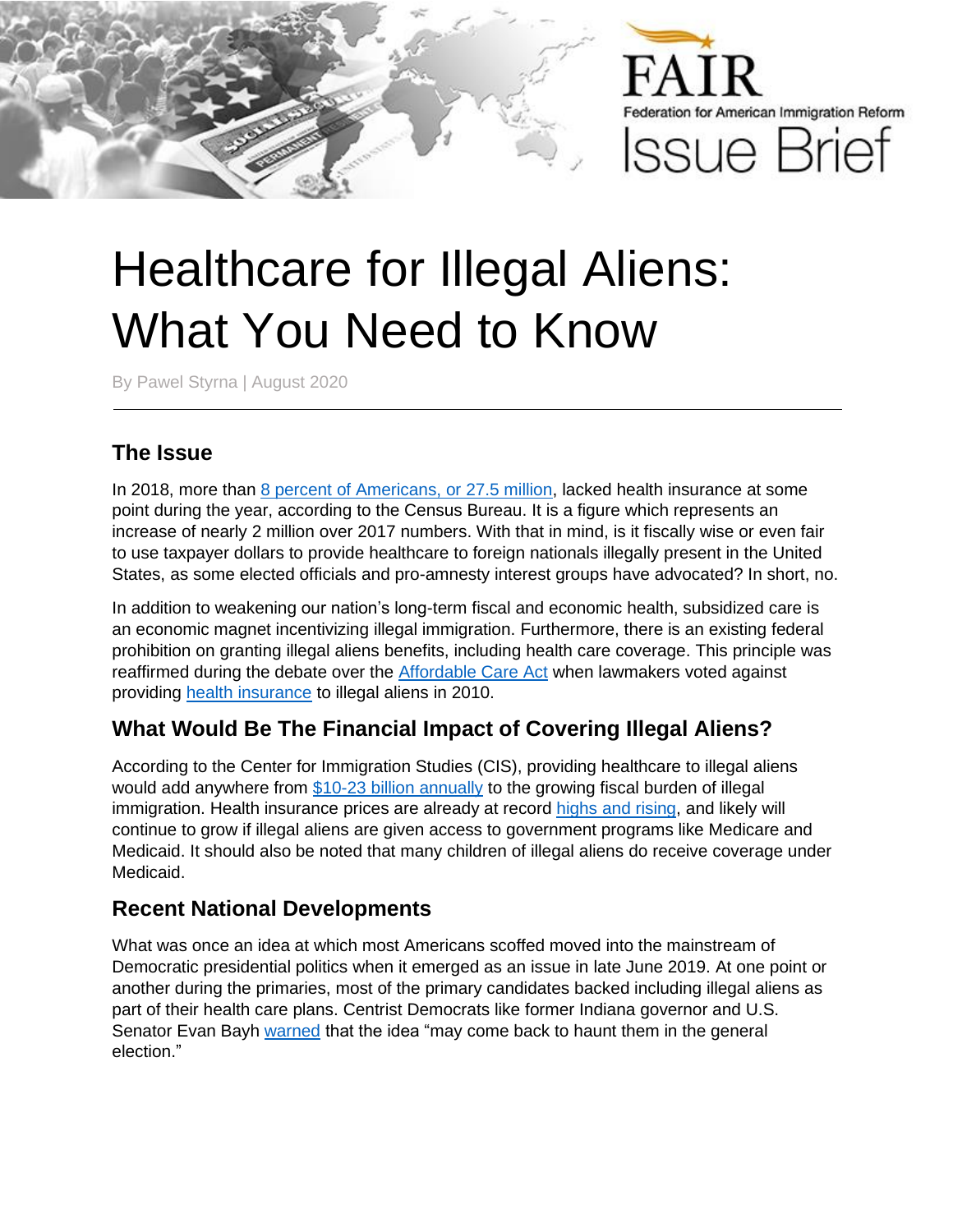When asked whether unlawfully present foreign nationals should "also be able to get subsidized health care" by National Public Radio host Lulu Garcia-Navarro in an [August 2020](https://www.youtube.com/watch?time_continue=913&v=iCpyx2T-lDA&feature=emb_logo) interview, Democratic presidential nominee Joe Biden seemed to support the idea, adding the caveat that illegal alien recipients should be working and paying taxes in the U.S. Biden also [supports](https://joebiden.com/wp-content/uploads/2020/08/UNITY-TASK-FORCE-RECOMMENDATIONS.pdf) allowing Deferred Action for Childhood Arrivals (DACA) beneficiaries to gain access to public health insurance; and allowing illegal aliens to purchase insurance on the Affordable Care Act exchanges.

While some in the Democratic Party might have shifted positions on taxpayer-funded healthcare for illegal aliens, the American public has not. For instance, a July 2019 CNN-commissioned poll found that a [solid majority of Americans](http://cdn.cnn.com/cnn/2019/images/07/01/rel8a.-.democrats.and.healthcare.pdf) (59 percent) oppose it.

## **The State and Local Levels**

Some states and localities – such as California and New York City – have moved on their own to extend government-funded healthcare benefits to illegal aliens. In the Golden State, Democratic Gov. Gavin Newsom [signed a measure](https://www.npr.org/2019/07/10/740147546/california-first-state-to-offer-health-benefits-to-adult-undocumented-immigrants) expanding state Medicaid coverage to lowincome, illegal alien adults aged 25 and under. Since 2016, California has allowed unauthorized foreign nationals under 18 to receive taxpayer-funded healthcare benefits. According to the California Governor's Budget Summary for FY19-20, the plan will cover approximately 138,000 residents at a cost to California taxpayers of roughly \$98 million during the first year. Presently, illegal aliens can receive limited Medi-Cal (the state Medicaid program) benefits, including pregnancy and emergency care. If passed, Medi-Cal expansion for illegal aliens would cost California an estimated \$3 billion annually, according to a May 2019 analysis by the state's Senate Appropriations Committee.

In August 2019, New York City launched a program to pay the health-care insurance costs for the 600,000 city residents who lack coverage, including illegal aliens. Starting with the Bronx, the benefit would be expanded to all other NYC boroughs by the end of 2020. Mayor Bill de Blasio said the plan is expected to cost \$100 million. Other Democrats have even called for extending universal healthcare, including for illegals, to the whole state of New York. However, some Democrats, [including Gov. Andrew Cuomo,](https://www.lohud.com/story/news/politics/politics-on-the-hudson/2019/01/08/how-new-york-city-provide-health-care-all-city-residents/2511988002/) fear it could double the state's roughly \$170 billion budget and require another tax increase to pay for it.

When confronted with the hefty price tag, the city's left-wing Democratic mayor, [Bill de Blasio,](https://nypost.com/2019/05/07/de-blasio-rolls-out-health-care-plan-for-illegal-immigrants/) asserted brazenly that "there's plenty of money in this world, there's plenty of money in this country, it's just in the wrong hands." Apparently, the "wrong hands" are those of American citizen and legal immigrant taxpayers who would be compelled to foot the bill.

# **Why Healthcare for Illegal Aliens is Bad Policy**

The supporters of the policy put forth some seemingly logical [arguments](https://www.kff.org/disparities-policy/issue-brief/health-coverage-and-care-of-undocumented-immigrants/). If illegal aliens were given government-financed healthcare, the proponents argue, they could obtain preventive care, which lessens long-term health costs. Since illegal aliens are frequently uninsured and have low incomes, they often avoid seeing a doctor until their health deteriorates. As noted by the Kaiser Family Foundation, many uninsured individuals delay seeking care, or go to emergency rooms when a condition worsens or becomes chronic. Not only does that increase waiting times at larger urban hospitals, but more serious health conditions also tax rural clinics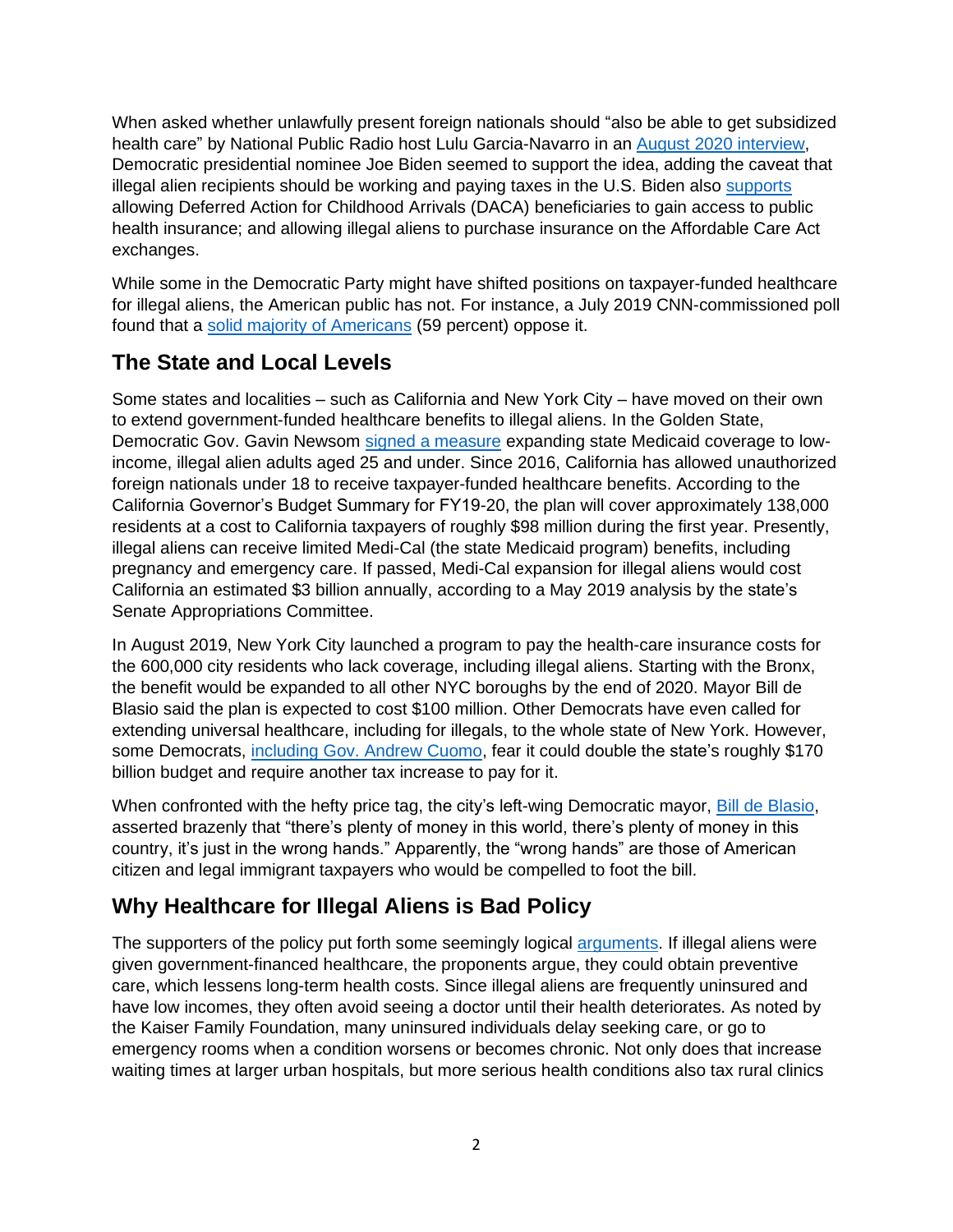with limited resources. That results in a delay of care to all patients as a consequence of migrant use of emergency room facilities for primary healthcare [needs.](https://pdfs.semanticscholar.org/50f4/21fcb2209c1a5cbad0dcb9b393fe0ebeaef3.pdf)

In addition, they also regularly utilize hospital emergency rooms as their primary care physicians because ERs are legally bound to provide stabilizing medical care regardless of whether a patient is insured or able to pay. And according to Maryland State Delegate Joseline Pena-Melnyk, the longer they wait for care, the more acute the illness. "Their numbers are going to grow and we're going to have an epidemic on our hands. Who's going to pay for it," she [asked.](https://money.cnn.com/2018/01/04/news/economy/undocumented-immigrants-health-care/index.html)

However, the claim that providing subsidized healthcare to illegal aliens would reduce ER costs and wait times – as well as overall healthcare costs – is a myth. As FAIR's [study](https://www.fairus.org/sites/default/files/2017-09/Fiscal-Burden-of-Illegal-Immigration-2017.pdf) on the fiscal costs of illegal immigration explains, "many states provide 'low-cost' healthcare services to illegal aliens. (…) while the illegal aliens do pay for treatment, that medical care is heavily subsidized using taxpayer dollars. The diversion of state taxes into these types of programs inevitably results in larger state requests for federal budget assistance. Much of this assistance is provided in the form of supplemental health care funding distributed to state providers."

The cost-savings argument also ignores the larger costs associated with illegal immigration in general, which undoubtedly dwarf any savings from insuring illegals. Why should we add incentives for more illegal aliens to enter the U.S. and add to the massive costs already imposed by swelling numbers of illegal aliens?

As mentioned above, one recent study estimates that Affordable Care Act ("Obamacare") *subsidies to cover illegal aliens could cost anywhere from \$10 – 23 billion a year.* That would be in addition to FAIR's estimated annual fiscal cost of illegal immigration to the American taxpayer: \$132 [billion in 2019,](https://www.fairus.org/issue/illegal-immigration/how-many-illegal-aliens-united-states) which could surge to \$200 billion by 2025 if current illegal immigration trends continue **–** all at a time when our [national debt](https://www.usdebtclock.org/) stands at a whopping \$26.6 trillion!

It is also likely that offering taxpayer-funded healthcare to illegal aliens will serve as yet another magnet – in addition to other benefits, jobs, and ["birthright" citizenship](https://www.fairus.org/issue/legal-immigration/birthright-citizenship-and-illegal-immigration) – attracting foreign nationals to enter the U.S. unlawfully and further swell the [14.3 million illegal migrants](https://www.fairus.org/issue/illegal-immigration/how-many-illegal-aliens-united-states) already living in the U.S.

Within the United States, health benefits at the state or local level may also encourage illegal aliens to move to places that offer them (e.g. California or New York City) while simultaneously prompting increasingly burdened taxpayers to move to localities with lower taxes.

Given finite resources, it is also unclear why illegal aliens should take precedence over American citizens and legal immigrants who do not have health insurance coverage. According to U.S. government data, of the 25.6 million uninsured people in the country in 2017, approximately a quarter were *illegal aliens*.

If the same proportion holds true for 2018 (27.5 million uninsured), approximately 6-7 million of the uninsured would be illegal aliens with the remaining 20-21 million being American citizens or legal immigrants. Admittedly, some individuals – especially the young and healthy – choose not to purchase health insurance, but many people are deterred by the [high costs.](https://khn.org/news/health-insurance-costs-crushing-many-people-who-dont-get-federal-subsidies/) Why not help them first?

Moreover, health insurance will likely become even more expensive if several million illegal aliens are suddenly granted health insurance, courtesy of the U.S. taxpayer. By increasing